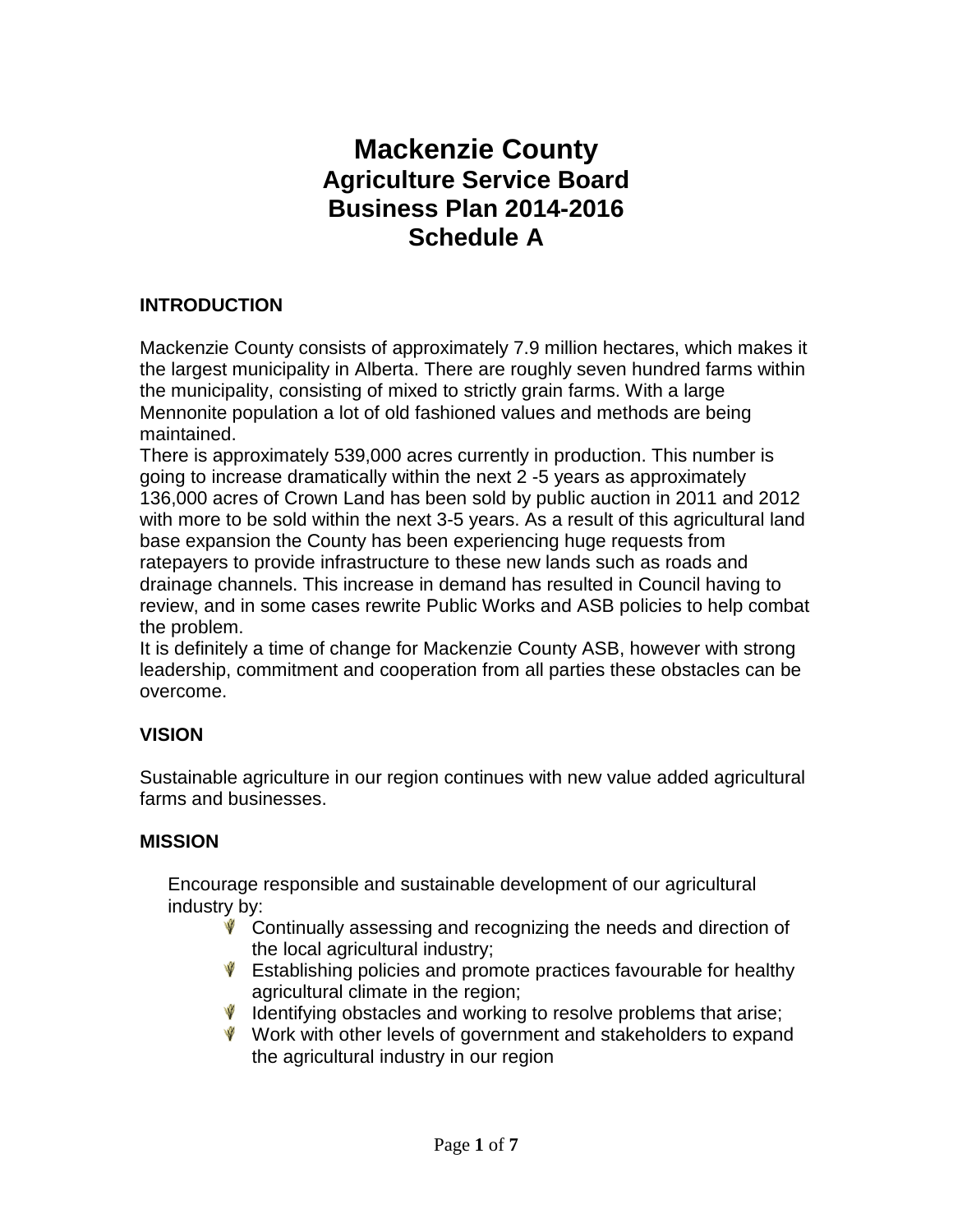# **VALUES**

- $\mathbf W$  Be flexible timely recognition when a change is needed to address agricultural industry issues;
- $\mathbf W$  Be responsible promotion of policies, practices and actions supporting sustainable local agricultural industry;
- $\mathbf W$  Be fair uniform and fair treatment for all while keeping the overall agricultural industry in mind.

# **GOALS**

- 1. Encourage development of new value-added agricultural farms and agribusinesses.
- 2. Promote sustainable agricultural policies and practices.
- 3. Strong internal policies and programs to support responsible agricultural land development.
- 4. Appropriate land uses within the County.
- 5. Continuing agricultural land expansion.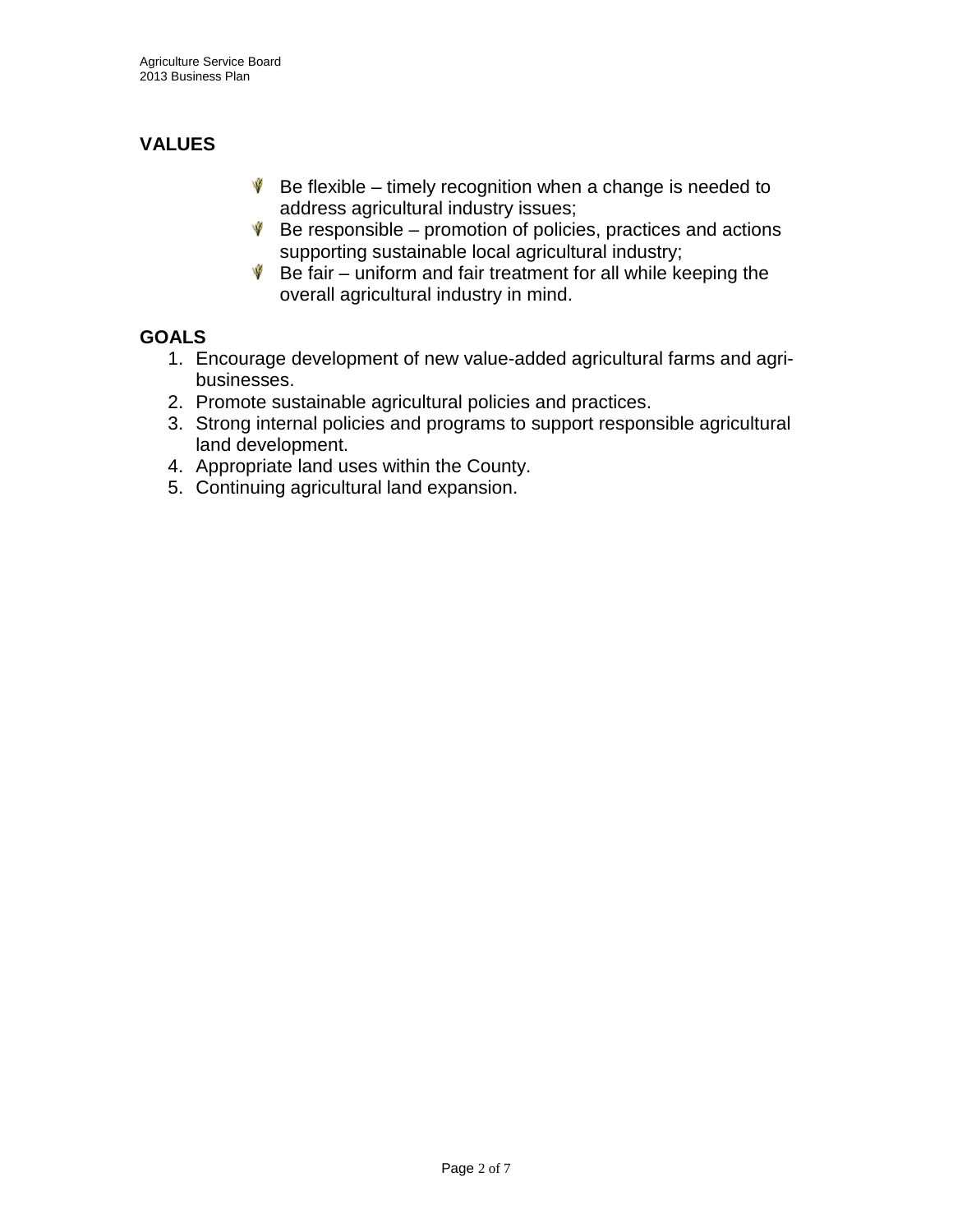# **GOAL 1 – Encourage development of new value-added agri-businesses.**

#### **Strategy: Introduction of programs, seminars and activities.**

|                | <b>Actions</b>                                                                                                      | <b>Person Responsible</b>                                                                                       | <b>Timeline</b>                             |  |  |
|----------------|---------------------------------------------------------------------------------------------------------------------|-----------------------------------------------------------------------------------------------------------------|---------------------------------------------|--|--|
| 1              | Introduce local seminars<br>& work with Rural small<br>business advisor.<br>a) Weed and<br>Grasshopper<br>Workshops | Agricultural Fieldman (request<br>topics from farmers through the<br>next County Image & Big Deal<br>Bulletin). | As Required<br>Ongoing.                     |  |  |
| $\overline{2}$ | Articles for the County<br>Image – new trends and<br>opportunities.                                                 | Ag. Fieldman and ASB.                                                                                           | Article per<br>every issue.                 |  |  |
| 3              | <b>Agricultural Fair &amp;</b><br>Tradeshow                                                                         | ASB, Ag. Fieldman.                                                                                              | Annual                                      |  |  |
| $\overline{4}$ | <b>Bursaries for Agricultural</b><br><b>Education &amp; Animal</b><br>Health.                                       | Ag. Fieldman, CAO & Finance<br>Committee.                                                                       | Annual – work<br>with Finance<br>Committee. |  |  |
| 5              | <b>Support Applied Research</b><br>Program.                                                                         | ASB, Ag. Fieldman.                                                                                              | Ongoing<br>support to<br>MARA.              |  |  |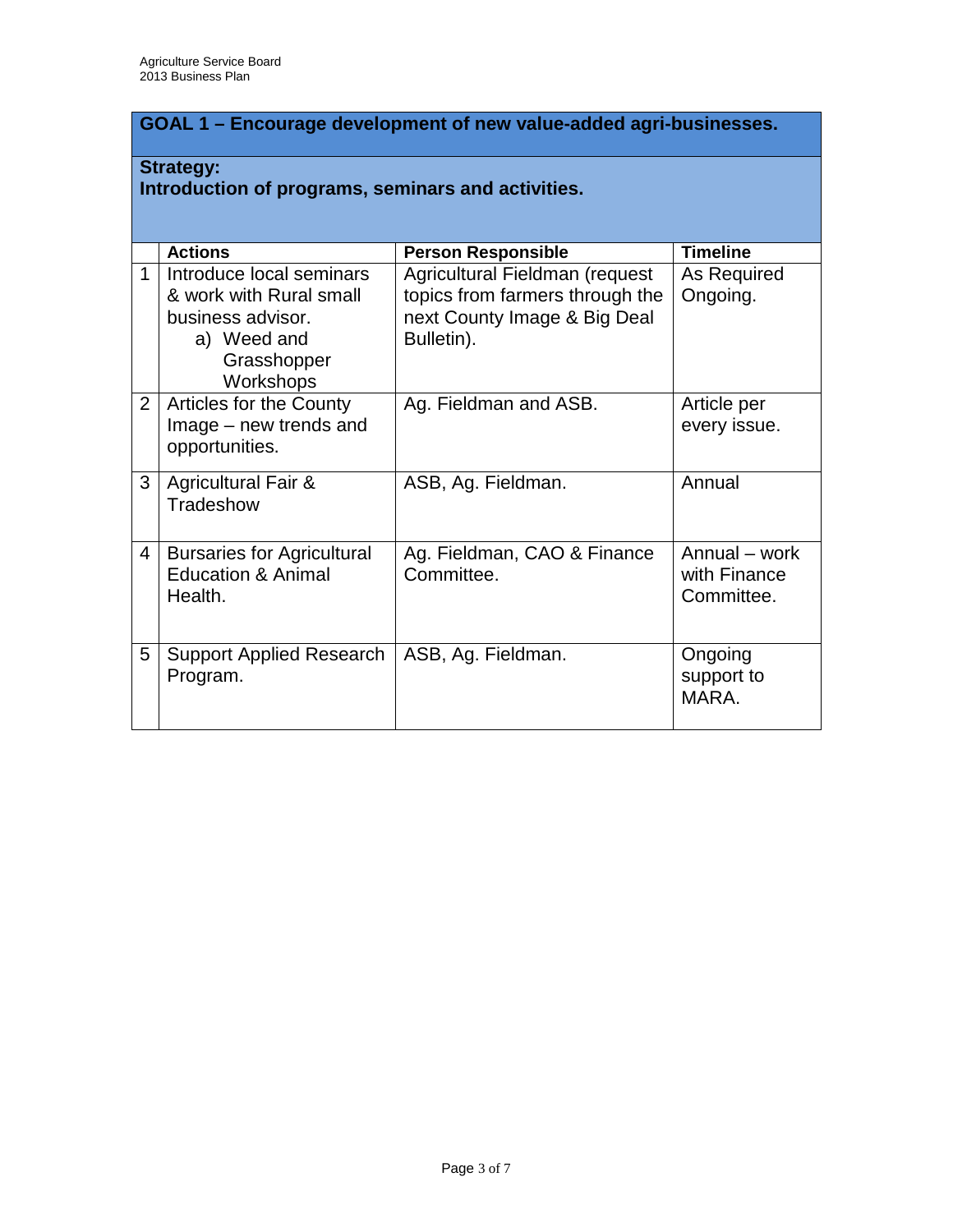# **GOAL 2 - Promote sustainable agricultural policies and practices.**

#### **Strategy:**

- **1. Gain understanding and stay up-to-date regarding Provincial Acts, regulations and land use policies.**
- **2. Promote and Support Agricultural Research**

|                | <b>Actions</b>                                                                     | <b>Person Responsible</b>           | <b>Timeline</b>        |  |  |
|----------------|------------------------------------------------------------------------------------|-------------------------------------|------------------------|--|--|
|                | Attendance of ASB<br>Conference.                                                   | ASB members, Ag.<br>Fieldman & CAO. | Annual.                |  |  |
| $\overline{2}$ | Workshops to discuss new<br>provincial regulations and<br>policies.                | ASB members, Ag.<br>Fieldman & CAO. | Annual and<br>Ongoing. |  |  |
| 3              | Continue to Support the<br><b>Mackenzie Applied</b><br><b>Research Association</b> | ASB & Council                       | Annual and<br>Ongoing  |  |  |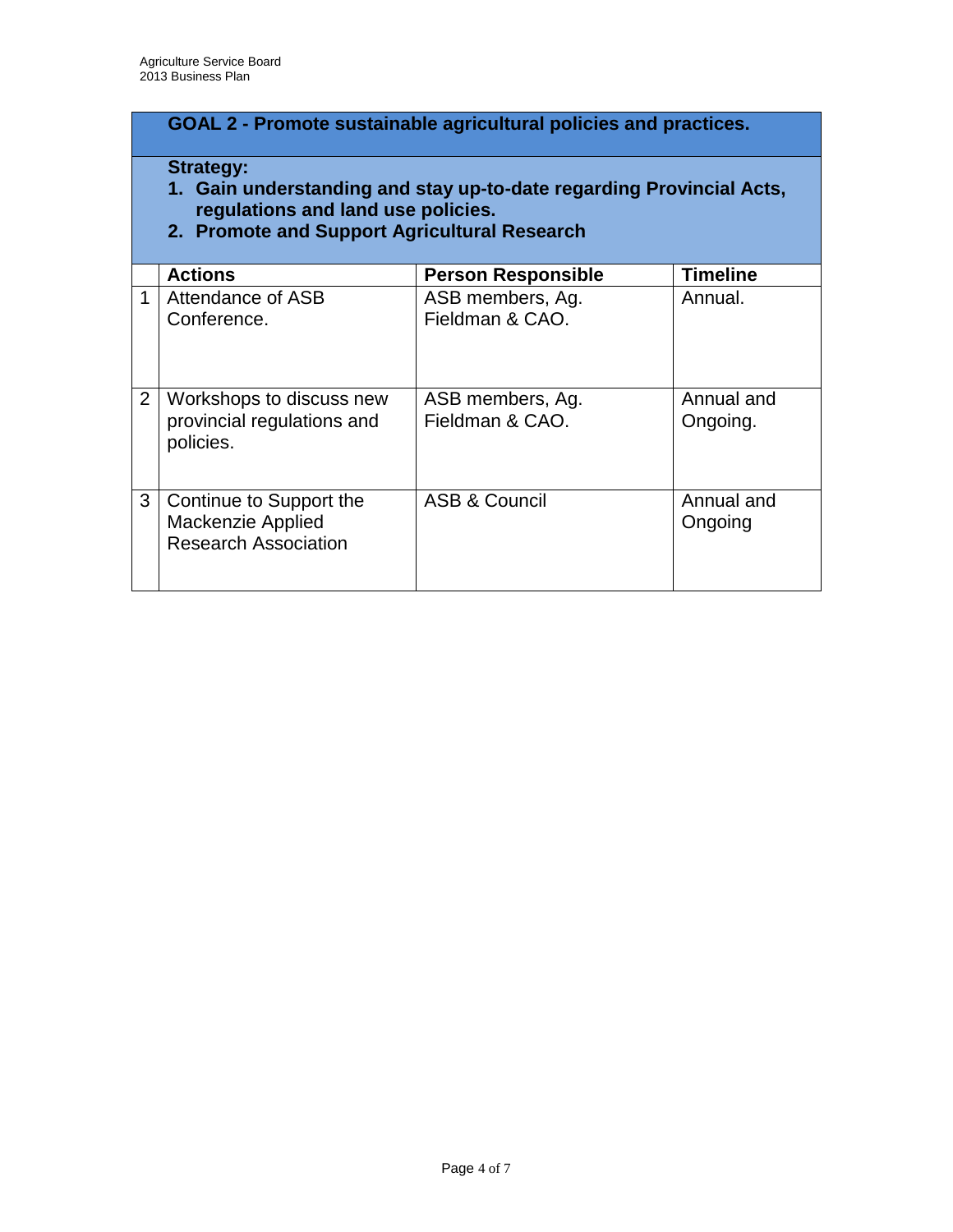**GOAL 3. Strong internal policies and programs to support responsible agricultural land development.**

## **Strategy:**

#### **Provision of various programs and services, ongoing review of internal policies to assure alignment with Provincial documents.**

|                | <b>Actions</b>                                                                                                                                                                                                                                                                                                                                                                                                                                                                | <b>Person Responsible</b>       | <b>Timeline</b>            |
|----------------|-------------------------------------------------------------------------------------------------------------------------------------------------------------------------------------------------------------------------------------------------------------------------------------------------------------------------------------------------------------------------------------------------------------------------------------------------------------------------------|---------------------------------|----------------------------|
| 1              | Annual review of ASB Policies.                                                                                                                                                                                                                                                                                                                                                                                                                                                | ASB, Ag. Fieldman<br>& CAO.     | Annual $-$ in<br>November. |
| 2 <sup>1</sup> | <b>ASB Programs Review (inclusive</b><br>SWOT analysis, assessment and<br>update).                                                                                                                                                                                                                                                                                                                                                                                            | ASB, Ag. Fieldman.              | Annual $-$ in<br>November. |
| 3              | <b>Ongoing ASB Programs, Supportive</b><br><b>Services &amp; Pest Control</b><br>Management                                                                                                                                                                                                                                                                                                                                                                                   | ASB, Ag. Fieldman.              | Ongoing.                   |
|                | a) Water Pumping Program                                                                                                                                                                                                                                                                                                                                                                                                                                                      | Ag Fieldman                     | April -October             |
|                | b) Weed Control Act<br>Regular inspections are done on<br>private land and Green Zone<br>(oilfield) to combat Noxious &<br>Prohibited Noxious weeds. The<br>Roadside Spraying Program consists<br>of a three year rotation in which<br>every road is blanket sprayed for<br>maximum effectiveness. The County<br>also has a roadside mowing program<br>in which every road is mowed once a<br>year. There are no prohibited<br>noxious weeds reported in<br>Mackenzie County. | Ag Fieldman, Weed<br>Inspectors | May -October               |
|                | c) Backsloping Program (Soil<br>Conservation Act)                                                                                                                                                                                                                                                                                                                                                                                                                             | Ag Fieldman                     | Annual                     |
|                | d) VSI Program (Animal Health Act)                                                                                                                                                                                                                                                                                                                                                                                                                                            | Ag Fieldman                     | Ongoing                    |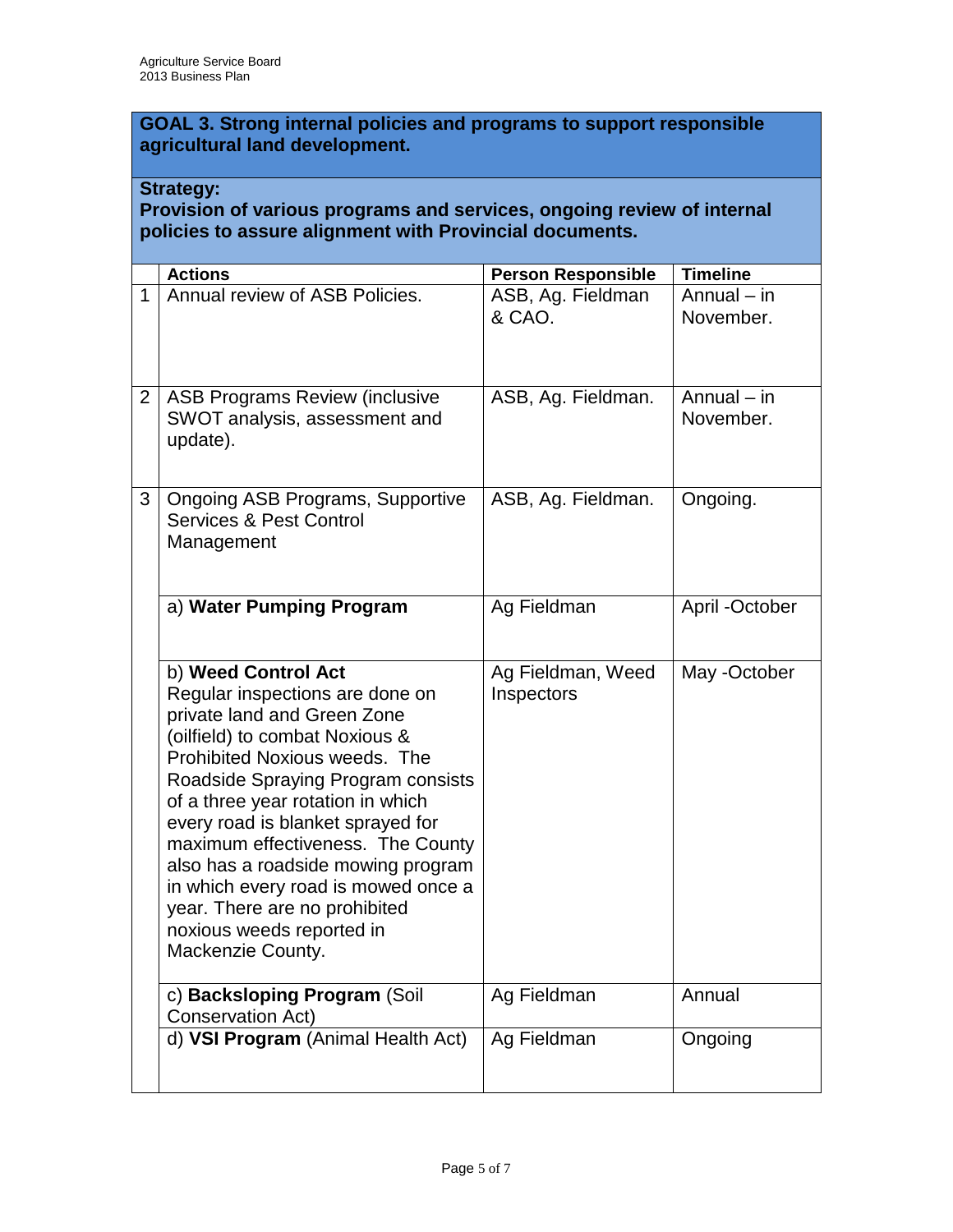|   | <b>Actions</b>                                                                                                                                                                                                                                                                                                                                                                                                                                                            | <b>Person Responsible</b>      | <b>Timeline</b> |
|---|---------------------------------------------------------------------------------------------------------------------------------------------------------------------------------------------------------------------------------------------------------------------------------------------------------------------------------------------------------------------------------------------------------------------------------------------------------------------------|--------------------------------|-----------------|
|   | e) Diseased Bison (Animal Health<br>Act)<br>Mackenzie County is working<br>cooperatively with Wood Buffalo<br><b>National Park and Alberta Beef</b><br>Producers to monitor the movement<br>of Bison in the area. Bison<br>periodically stray beyond boundaries<br>and there is a possibility of<br>contaminating domestic cattle herds<br>with Brucellosis Tuberculosis and<br>anthrax. At this point, there have<br>been no reportable diseases in<br>Mackenzie County. | Ag Fieldman, CAO               | Ongoing         |
| 4 | <b>Inspections &amp; Enforcement act</b><br>(Soil Conservation Act)<br><b>Inspections of Flood Control Ditches</b><br>for Soil Erosion. Approximately 12<br>inspections were done in 2013. All<br>new roads & Ditches are grass<br>seeded to help prevent erosion and<br>assist with Weed Control.                                                                                                                                                                        | Ag Fieldman                    | Fall            |
| 5 | <b>Pest Control Programs (Pest</b><br>Control Act)<br><b>Beaver Control Mackenzie County</b><br>has a \$50 bounty maintenance on<br>flood control channels, culverts, and<br>some water ways.                                                                                                                                                                                                                                                                             | Ag Fieldman, Weed<br>Inspector | Annual          |
| 6 | <b>Crop Disease (Pest Control Act)</b><br>The County intends to inspect filed<br>for Clubroot, Fusarium, and Blackleg<br>in 2014. The County did participate<br>in the Grasshopper Survey in 2013.                                                                                                                                                                                                                                                                        | Ag Fieldman, Weed<br>Inspector | Annual          |